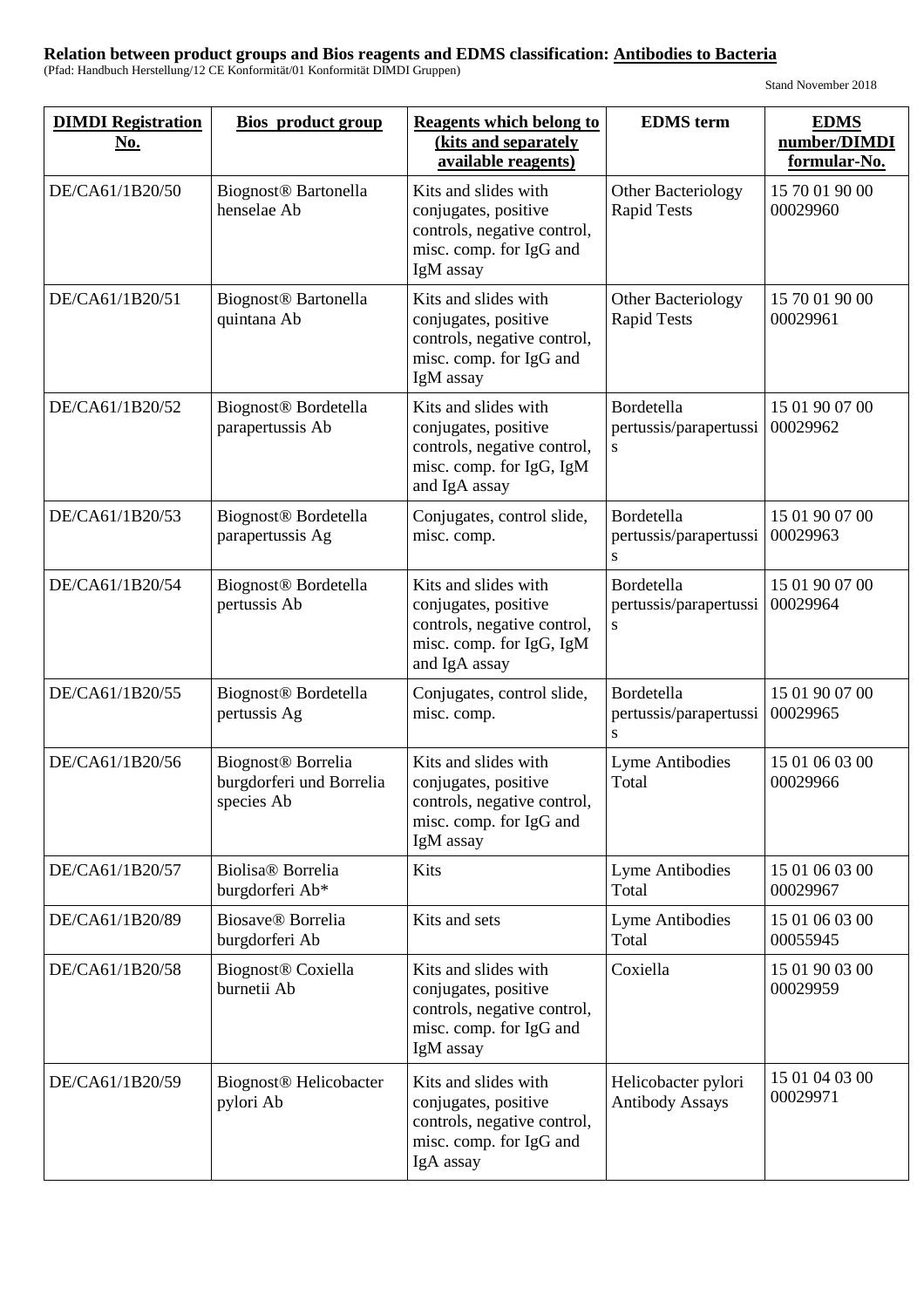| <b>DIMDI</b> Registration<br><u>No.</u> | <b>Bios</b> product group                                                    | <b>Reagents which belong to</b><br>(kits and separately<br>available reagents)                                             | <b>EDMS</b> term                         | <b>EDMS</b><br>number/DIMDI<br>formular-No. |
|-----------------------------------------|------------------------------------------------------------------------------|----------------------------------------------------------------------------------------------------------------------------|------------------------------------------|---------------------------------------------|
| DE/CA61/1B20/60                         | <b>Biognost<sup>®</sup></b> Haemophilus<br>influenzae Ab                     | Kits and slides with<br>conjugates, positive<br>controls, negative control,<br>misc. comp. for IgG and<br>IgA assay        | Haemophilus<br>influenzae                | 15 01 90 10 00<br>00029972                  |
| DE/CA61/1B20/61                         | Biognost <sup>®</sup> Legionella<br>pneumophila und<br>Legionella species Ab | Kits and slides with<br>conjugates, positive<br>controls, negative control,<br>misc. comp. for polyvalent<br>and IgM assay | Legionella Antibody<br>Assays            | 15 01 05 03 00<br>00029973                  |
| DE/CA61/1B20/62                         | Biognost <sup>®</sup> Legionella<br>pneumophila und<br>Legionella species Ag | Conjugates, controll slides,<br>misc. comp.                                                                                | Legionella Antigen<br>Detection          | 15 01 05 01 00<br>00029974                  |
| DE/CA61/1B20/88                         | Biognost <sup>®</sup> Leptospira<br>interrogans Ab                           | Kits and slides with<br>conjugates, positive<br>controls, negative control,<br>misc. comp. for IgG and<br>IgM assay        | Leptospira                               | 15 01 90 04 00<br>00055939                  |
| DE/CA61/1B20/80                         | Biolisa® Leptospira<br>interrogans Ak*                                       | Kits                                                                                                                       | Leptospira                               | 15 01 90 04 00<br>00029976                  |
| DE/CA61/1B20/81                         | Biosave® Leptospira<br>interrogans Ab                                        | Kits and sets                                                                                                              | Leptospira                               | 15 01 90 04 00<br>00055938                  |
| DE/CA61/1B20/82                         | Biognost <sup>®</sup> Listeria<br>monocytogenes Ab                           | Kits and slides with<br>conjugates, positive<br>controls, negative control,<br>misc. comp. for IgG and<br>IgM assay        | Listeria Antibody<br>Assays              | 15 01 13 03 00<br>00029978                  |
| DE/CA61/1B20/83                         | Biognost <sup>®</sup> Mycoplasma<br>pneumoniae Ab                            | Kits and slides with<br>conjugates, positive<br>controls, negative control,<br>misc. comp. for IgG, IgM<br>and IgA assay   | Mycoplasma<br><b>Antibody Assays</b>     | 15 01 08 03 00<br>00029979                  |
| DE/CA61/1B20/84                         | Biognost <sup>®</sup> Yersinia<br>enterocolitica Ab                          | Kits and slides with<br>conjugates, positive<br>controls, negative control,<br>misc. comp. for IgG and<br>IgA assay        | Yersinia                                 | 15 01 90 06 00<br>00055937                  |
| DE/CA61/1B20/86                         | <b>Biosorb<sup>®</sup></b> Rheumafactor<br>Absorbens                         | Reagent for the removal of<br>IgG from human serum or<br>plasma                                                            | Other Bacteriology<br><b>Rapid Tests</b> | 15 70 01 90 00<br>00030298                  |
| DE/CA61/1B20/87                         | <b>Biosorb®</b><br>Reiterspirochäten<br>Absorbens                            | Reagent for the removal of<br>crossreacting Spirochetes<br>antibodies from human<br>serum or plasma                        | Other Bacteriology<br><b>Rapid Tests</b> | 15 70 01 90 00<br>00055936                  |